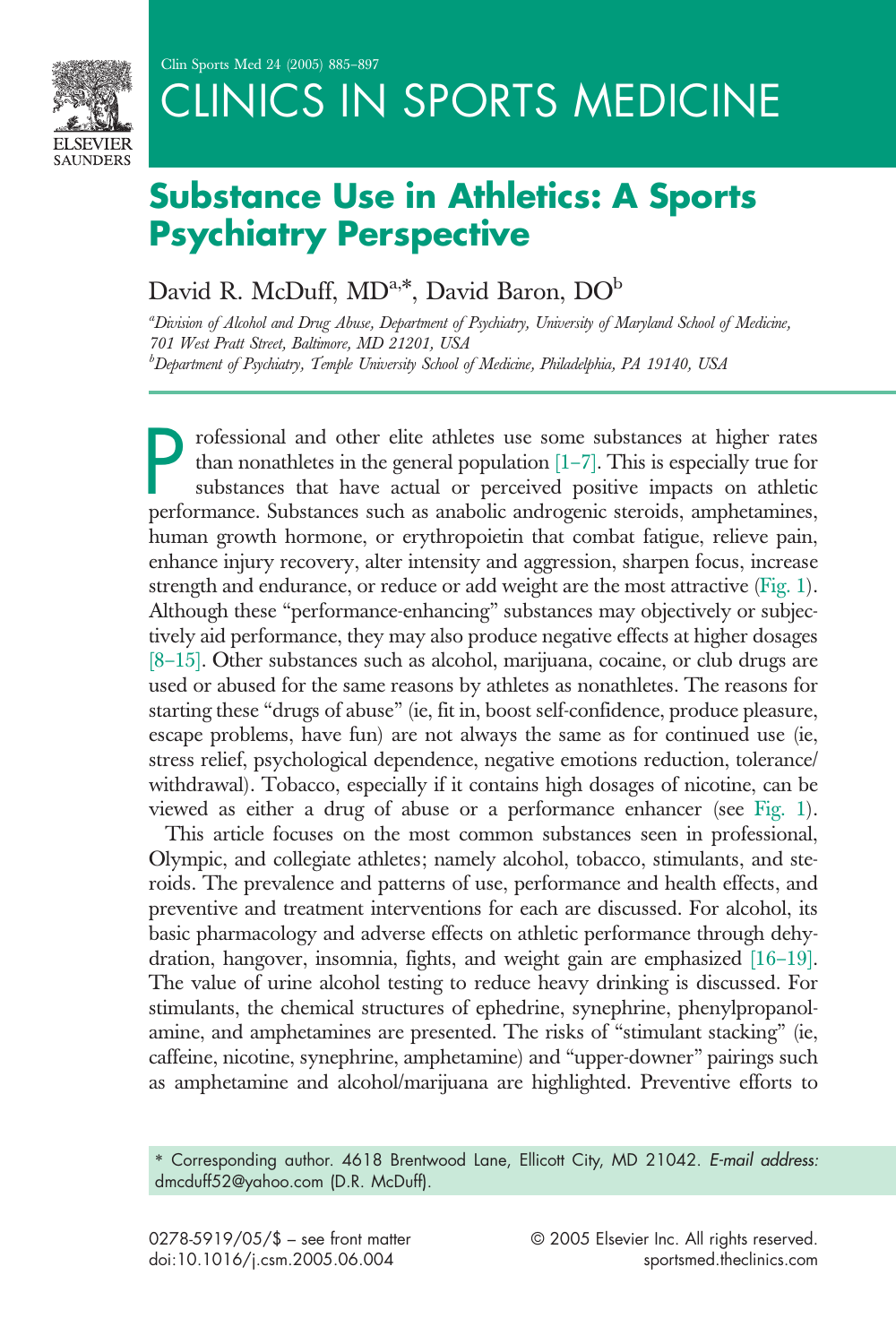<span id="page-1-0"></span>

reduce stimulant use with several teams are described, and the problem of stimulant-induced insomnia and anxiety is discussed [\[20,21\]](#page-11-0). For tobacco, the patterns of use in baseball, football, and other sports are described. An organized prevention and early intervention program involving the team dentist is detailed. Successful substitutes for spit tobacco (moist snuff and chewing tobacco) are described [22–[26\]](#page-11-0). For steroids, the complex issues of supplement contamination, adverse effects, designer drug detection, and prevention policy are reviewed [27–[31\].](#page-11-0) The proper balance between sanctions and clinical interventions is discussed. For each of these substances, the different perspectives between addictive and performance-enhancing substances are used to highlight effective interventions.

## **ALCOHOL**

Beverage alcohol is a simple organic compound that easily crosses the bloodbrain barrier quickly, affecting brain centers for balance and coordination, fluid retention, judgment and reasoning, emotional control, level of alertness, sexual interest, and socialization. Studies of the general population show that approximately 75% to 80% of young adults use alcohol, and that approximately 15% to 20% are heavy drinkers or binge drinkers [\[32\].](#page-11-0) Rates of alcohol use among college athletes are higher than the general public, with use rates for men of 75% to 93% and for women of 71% to 93% [\[32\].](#page-11-0) Use rates do differ by sport swimming/diving, soccer, and baseball/softball rates are higher than basketball, volleyball, and track and field rates. Binge drinking is also more common among athletes compared with nonathletes, with recent episodic heavy drinking rates of 25% to 50% for athletes, compared with 16% to 43% for nonathletes [\[33\].](#page-11-0)

Motivation to drink alcohol is usually divided into social, coping, hedonistic, or performance categories. Athletes cite all these reasons, and there is some evidence that these may differ by sport [\[33,34\]](#page-11-0). The National Collegiate Athletic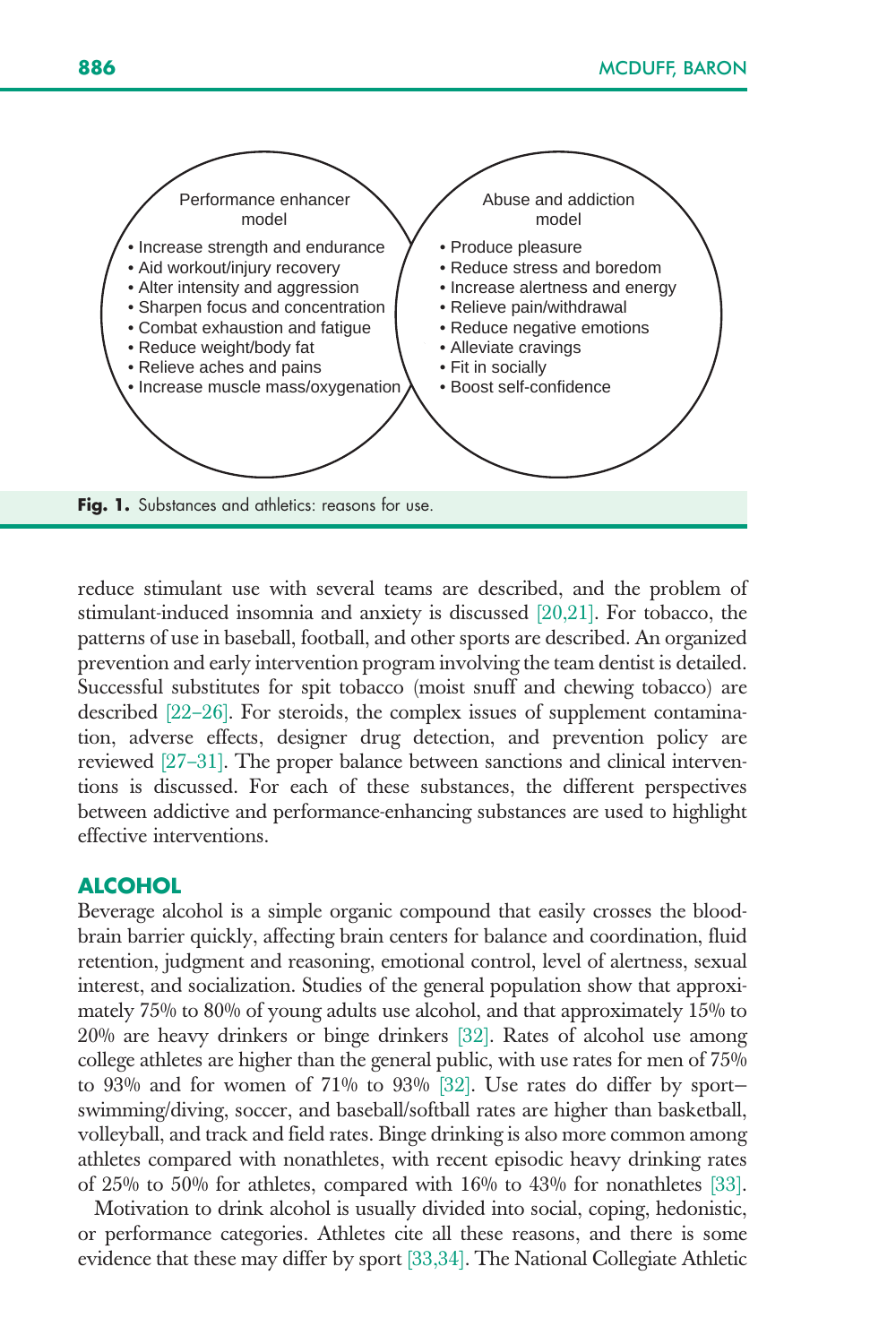Association (NCAA) 2001 study [\[33\]](#page-11-0) shows that college athletes drink mostly for social reasons  $(83.9\%)$  compared with feeling good  $(12.9\%)$ , coping  $(3\%)$ , or performance (0.2%). Martens [\[34\],](#page-11-0) however, demonstrates higher performance enhancement motives, especially among swimmers and divers. In addition, swimmers and divers and basketball players have higher levels of social motivation than track/cross-country athletes.

Alcohol use among athletes is associated with negative general health and athletic performance consequences. College athletes, for example, cite alcohol as the most negative substance on performance and health. Surprisingly, its harmful effects are cited two to three times more often than those of cigarettes, spit tobacco, or marijuana [\[33\].](#page-11-0) Injury rates among regular drinking athletes are also higher than among nondrinking athletes. One study [\[16\]](#page-11-0) showed that athletes who drank at least weekly had injury rates that were twice those of nondrinkers (54.8% versus. 23.5%). A recent study by Martens and colleagues [\[35\]](#page-11-0) demonstrates that athletes who drink for coping reasons have more negative consequences than those who drink for other reasons.

Alcohol adversely impacts athletic performance in a number of different ways. Previous research has shown that alcohol consumption in the 24 hours before athletic activity significantly reduces aerobic performance, by about 11.4% [\[36\].](#page-11-0) This might not be significant, except that drinking the day before training and competition is extremely common, with rates by sport ranging from 18% to 84%. The lowest rates are seen for cycling, horse racing, and tennis, whereas the highest rates are seen in football, rugby, basketball, soccer, and golf [\[16\].](#page-11-0) Alcohol's negative effects on aerobic performance and psychomotor skills are thought to be due to its slow/fixed rate of metabolism (zero order kinetics) and its toxic interference with energy and carbohydrate metabolism. Additional negative effects come through dehydration, mood instability, and sensory motor system dysfunction. Interestingly, this "hangover effect" is seen even in low doses of just a few standard drinks, and may last from 24 to 36 hours, depending on its severity [\[16\].](#page-11-0) Alcohol is also poor nutritionally. Although it provides seven calories of energy per gram, it does not replace expended carbohydrates, and is often associated with significant weight gain caused by its "empty calories."

Alcohol can also adversely effect performance by interfering with sleep, disinhibiting aggression, and increasing high-risk behaviors such as drinking and driving, gambling, illicit drug use, or sexual promiscuity. Alcohol is notorious for its toxic effect on sleep. It is common for an intoxicated person to awaken 3 to 5 hours after falling asleep. This prevents adequate restoration, and can impair motor performance, concentration, and attentional shifting the following day. Some persons become aggressive or exercise poor judgment when intoxicated. Fights and injuries to the hands, wrists, and jaw are common. Negative behaviors such as those cited above can lead to arrest or suspension.

The authors discover heavy drinking in athletes in several ways. Any alcoholrelated arrest or negative behavioral incident leads to automatic evaluation by a team assistance program professional. Referrals also come from concerned teammates, coaching staff, or the team's physicians and trainers. Heavy spit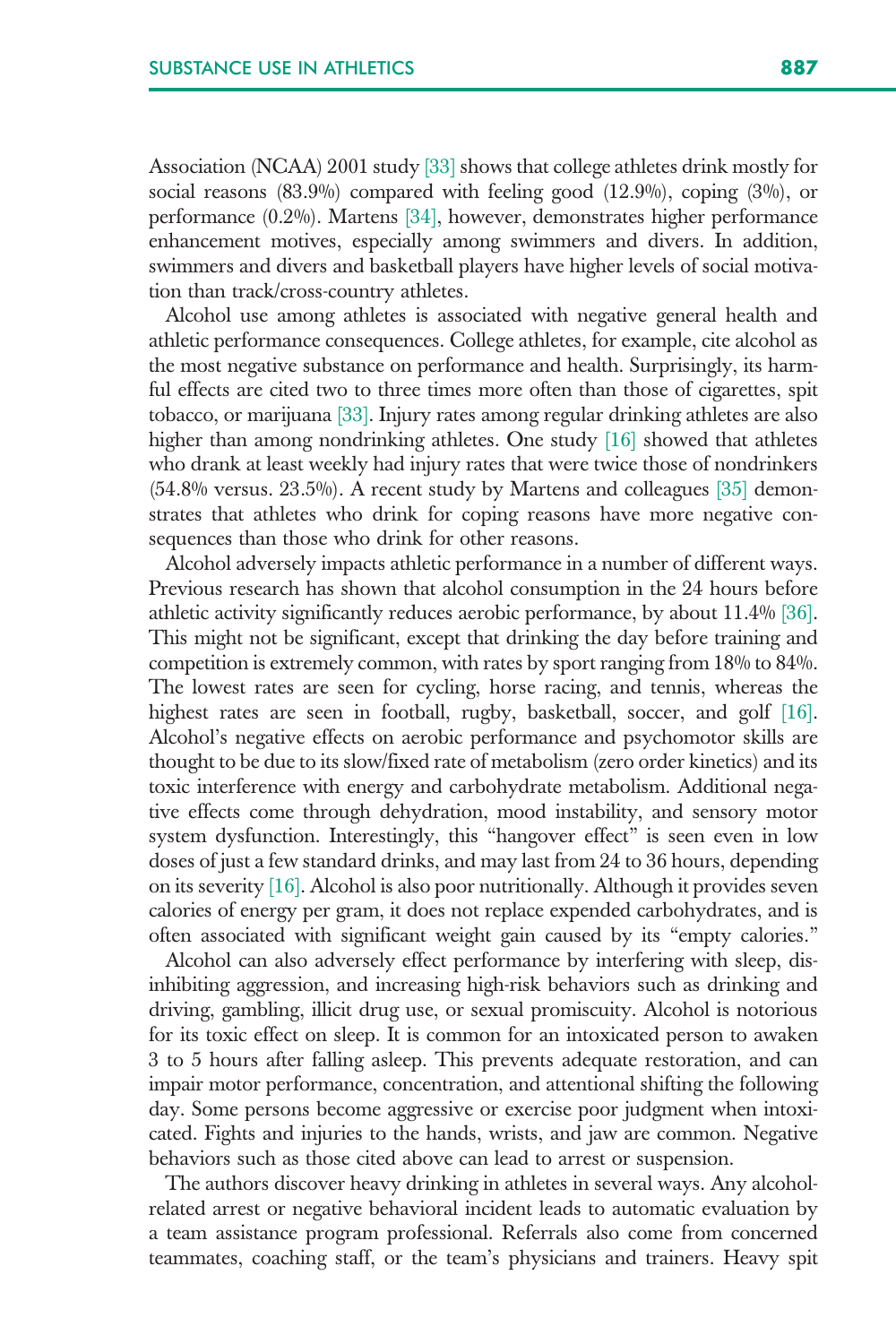tobacco users often use alcohol heavily. Individuals who test positive for an illicit or performance enhancing drug are also more likely to be misusing alcohol. The University of Maryland's team assistance programs have found it especially useful to include alcohol in our urine testing program. When an athlete tests positive on a late morning or early afternoon test, it means that heavy drinking occurred the night before. Because alcohol's elimination is fixed at about one drink per hour, the quantitative results and the history can be used to determine the approximate peak blood alcohol concentration and number of standard drinks consumed.

The use of amphetamines by athletes in the United States dates back to the 1940s for football and to the late 1950s for other sports [\[20\]](#page-11-0). Despite the lack of strong scientific evidence of a positive effect on athletic performance, amphetamines quickly became the most popular ergogenic aids, because of their demonstrated and perceived positive effects on self-confidence, mood, attention, aggression, and energy. Over-the-counter (OTC) stimulants such as phenylpropanolamine, ephedrine, and pseudoephedrine became regular substitutes for amphetamines after the passage of the Controlled Substances act of 1970. Although these sympathomimetic amines are not as potent as amphetamines, when used in combination with caffeine they became quite popular. The use of these OTC amphetamine "look-alikes" further expanded after the passage of the Dietary Supplement Health and Education Act of 1994 [\[9,20\].](#page-10-0) This act did not require manufacturers to prove the safety or effectiveness of their products. Consequently, the use of these OTC supplements for weight loss and athletic performance enhancement exploded, despite existing safety concerns. In 2000 and 2004 these safety concerns were fully recognized, when the Food and Drug Administration banned the sale of phenylpropanolamine and ephedracontaining supplements because of adverse events including sudden death, heat stroke, cerebrovascular accident, serious arrthymias, myocardial infarction, seizure, and serious psychiatric illness [\[11,21\]](#page-10-0). As soon as ephedra was removed from retail and internet suppliers, however, it was quickly replaced by bitter orange (Citrus aurantium), another sympathomimetic amine that contains synephrine. Because the chemical structures of amphetamine and these lookalikes are quite similar, it is no wonder that they are associated with similar risks and benefits [\(Fig. 2](#page-4-0)). In the last few years, the use of a new class of stimulants, the so-called "eugeroics" or "good arousal" drugs, has increased. The two drugs from this class, modafinal and adrafinil, were developed in France to treat narcolepsy and hypersomnia. Only modafinil is legally available in the United States, but both are easily obtained via internet pharmacies. Compared with amphetamine-like stimulants, they are marketed as having low abuse liability and fewer side effects such as insomnia, anxiety, and agitation. This is reportedly due to selective stimulation of noradrenergic neurons in the hypothalamus and brain stem [\[37,38\].](#page-11-0) Because these drugs are not chemically similar to amphetamine, they will not typically be picked up on stimulant urine drug testing.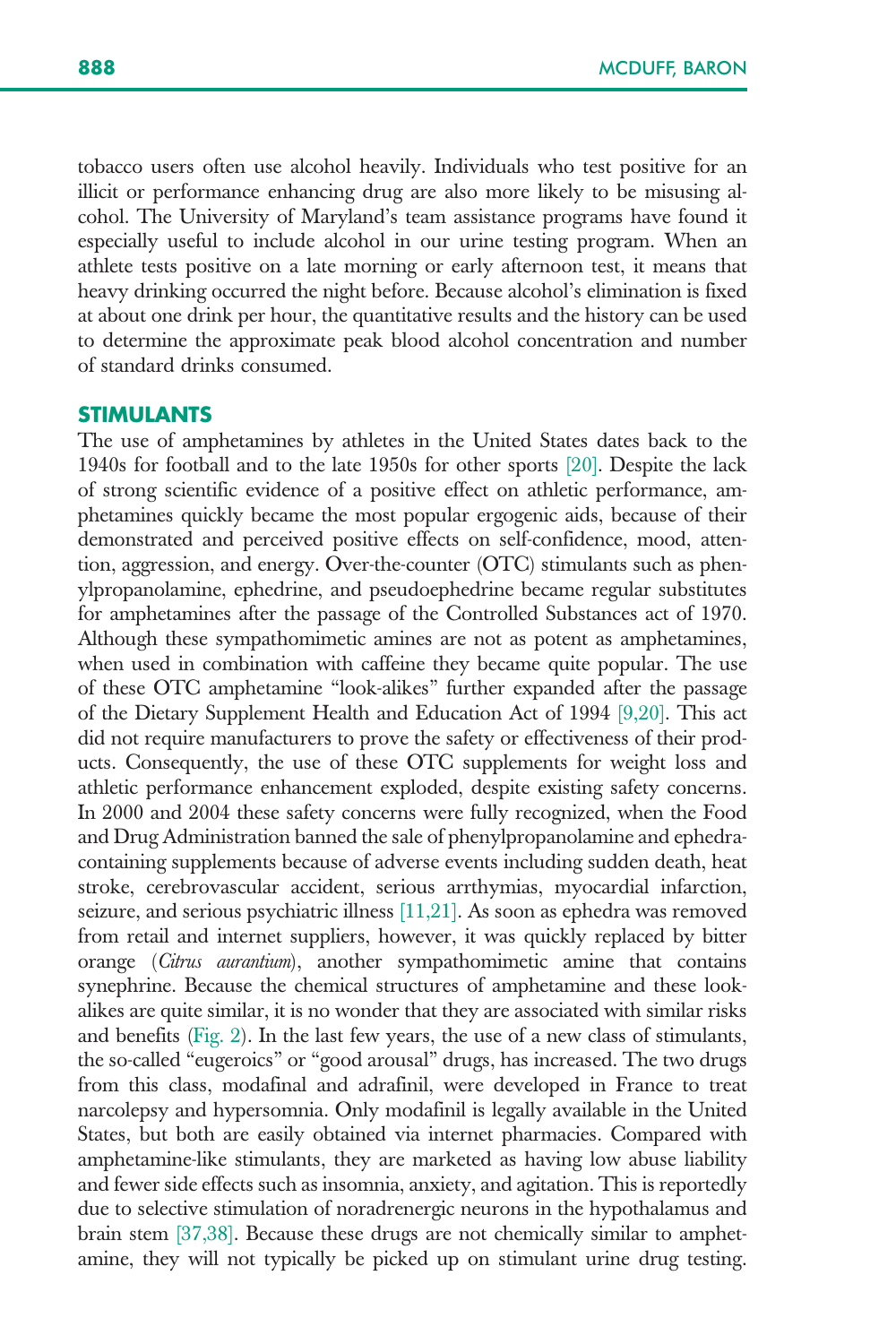<span id="page-4-0"></span>

Fig. 2. Chemical structures of amphetamine substitutes.

Much lower rates of about 5% or less have been seen over 10 years from the University of Maryland's team assistance urine drug testing program. Media and former player claims that 60% to 80% of baseball players use amphetamines are clearly exaggerations [\[39\].](#page-11-0) Much lower rates of about 5% or less have been seen from urine drug testing. This seems too low, however, because about 3.3% of college athletes in 2001 and 10% of 12th graders, 7% of college students, and 6% of young adults in 2003 self-reported amphetamine use [\[32,33,40\]](#page-11-0). Additionally, 3.9% of college athletes reported using ephedrine. For college athletes, social and personal reasons were the most common primary reason for use  $(27.4\%)$ , followed by performance improvement  $(23.8\%)$ , energy boost  $(21.5\%)$ , and weight loss (11.7%). Interestingly, for college athletes, use of amphetamines and ephedrine were more common in men for power sports (football, lacrosse, wrestling) and for those requiring enhanced concentration (rifle, fencing). For women, stimulant use was more common in ice hockey, gymnastics, and field sports (soccer, field hockey). Rates for women's sports were higher than for men for ephedrine but lower for amphetamines.

The adverse effects of regular amphetamine and other sympathomimetic stimulant use are quite relevant to athletic performance. The most common are anxiety, insomnia, tremulousness, irritability, and weight loss. Even though these effects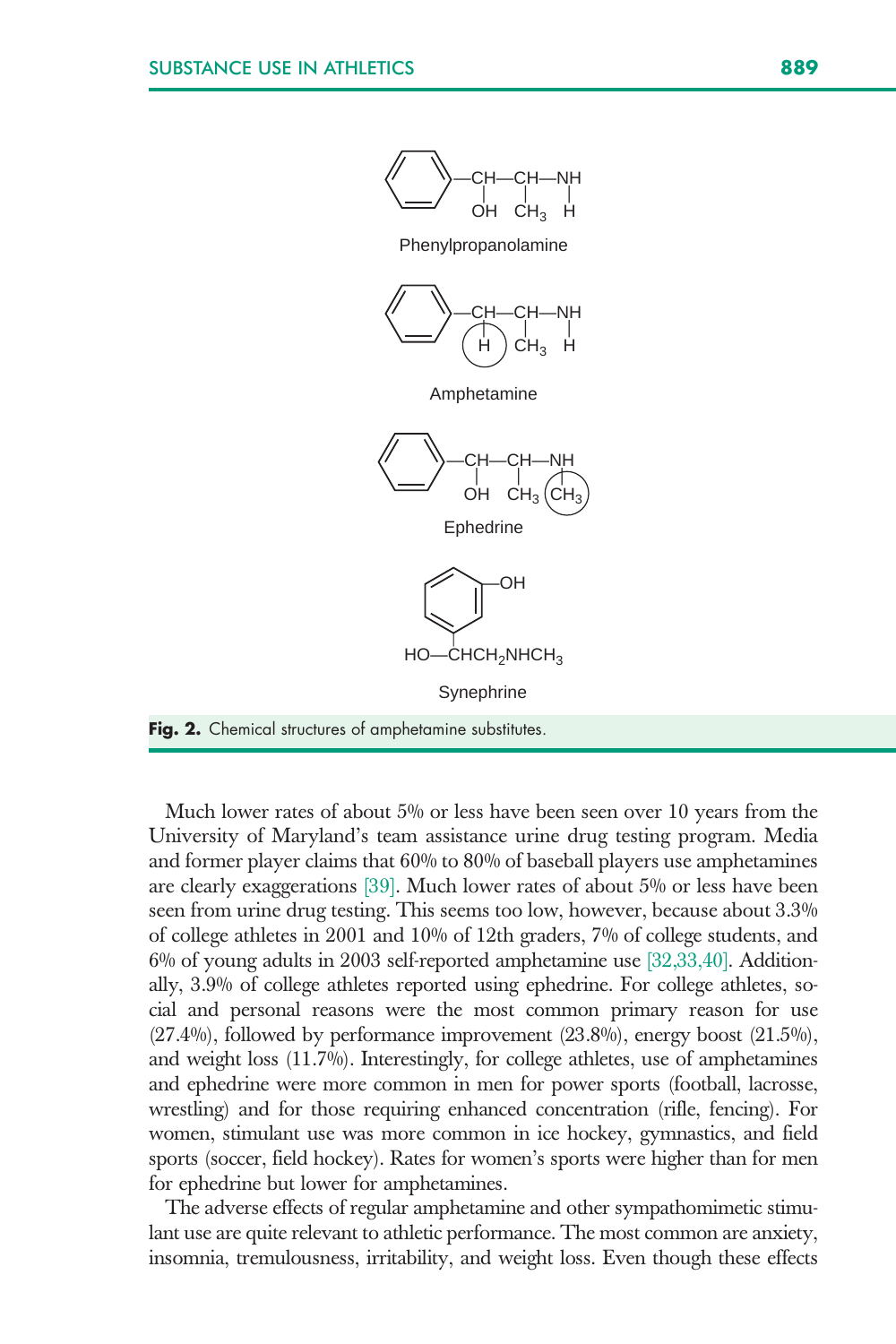are common and dose-related, when asked, athletes note more positive than negative effects. For college athletes, almost twice as many noted amphetamines to have a helpful rather than harmful effect on performance, whereas more than twice as many noted them to be harmful rather than helpful on health [\[33\]](#page-11-0). In the authors' practices with elite athletes, the most common problems that we have seen are insomnia and substance-induced panic attacks or generalized anxiety. In these cases, athletes were usually using high dosages of caffeine  $($ >500 mg/day), nicotine, and either ephedrine or amphetamine [\[41\].](#page-12-0) In addition, many were also drinking alcohol regularly to counteract the side effects of the stimulant stacking. Some were also using short-acting soporifics such as zolpiderm or zaleplon. For insomnia, we are able to get athletes to reduce their stimulant use through informed discussion and improved sleep hygiene. For several cases of stimulant panic, we also used low-dose benzodiazepines short-term and then selective serotonin reuptake inhibitors later. To prevent these problems, we give regular preseason and in-season talks. After each, players will routinely bring us their stimulant-containing supplements and ask for advice about continued use.

## **SPIT TOBACCO**

Spit tobacco, primarily as moist snuff, is used extensively by male professional and collegiate athletes. In professional baseball, prevalence rates of 35% to 40% are seen, and even higher rates of 40% to 50% are reported for college baseball players [\[22,23,33,42,43\]](#page-11-0). Current rates of use in professional football players are estimated to be 20% to 30%, and rates in college were 35.6% in 1993 and 28.9% in 2001 [\[33\]](#page-11-0). Other male collegiate sports that had high rates of use in 2001 were wrestling  $(38.6\%)$ , ice hockey  $(35\%)$ , and lacrosse  $(32.2\%)$  [\[33\].](#page-11-0) For professional athletes, the most common reasons cited for spit tobacco use are: (1) pregame and postgame relaxation, (2) improve concentration and focus, (3) relieve boredom, (4) boost energy/combat fatigue, (5) habit—need to have something in my mouth, (6) handling—dip and tin, (7) relieve withdrawal symptoms, and (8) improve performance. These are in contrast to those reported by college baseball players in a structured survey [\[33\].](#page-11-0) They cited recreational or social reasons (47.9%), pleasure (28%), stress relief (22.8%), and performance enhancement  $(1.4\%)$ . In sharp contrast with the positive reports on athletic performance that the authors receive from professional athletes, college athletes reported that spit tobacco use was nearly 20 times more likely to have no effect, and nearly twice as likely to have a harmful effect as a positive effect on performance.

Most athletes who use spit tobacco prefer brands that are more alkaline and therefore have more nicotine available for absorption. Remarkably, snuff 's nicotine bioavailability can vary from 3% to 90%, depending on whether the additives make it more acid or alkaline [\[42,44\].](#page-12-0) This makes pH a much more potent variable for nicotine absorption than even the size of the dip or the fineness of the cut. Use can vary from a 30-gram tin every few days for those that use only when practicing or competing, to more than a tin a day for hard-core users. The best indication of nicotine dependence is use throughout the day, especially within 30 minutes of awakening and just before bedtime.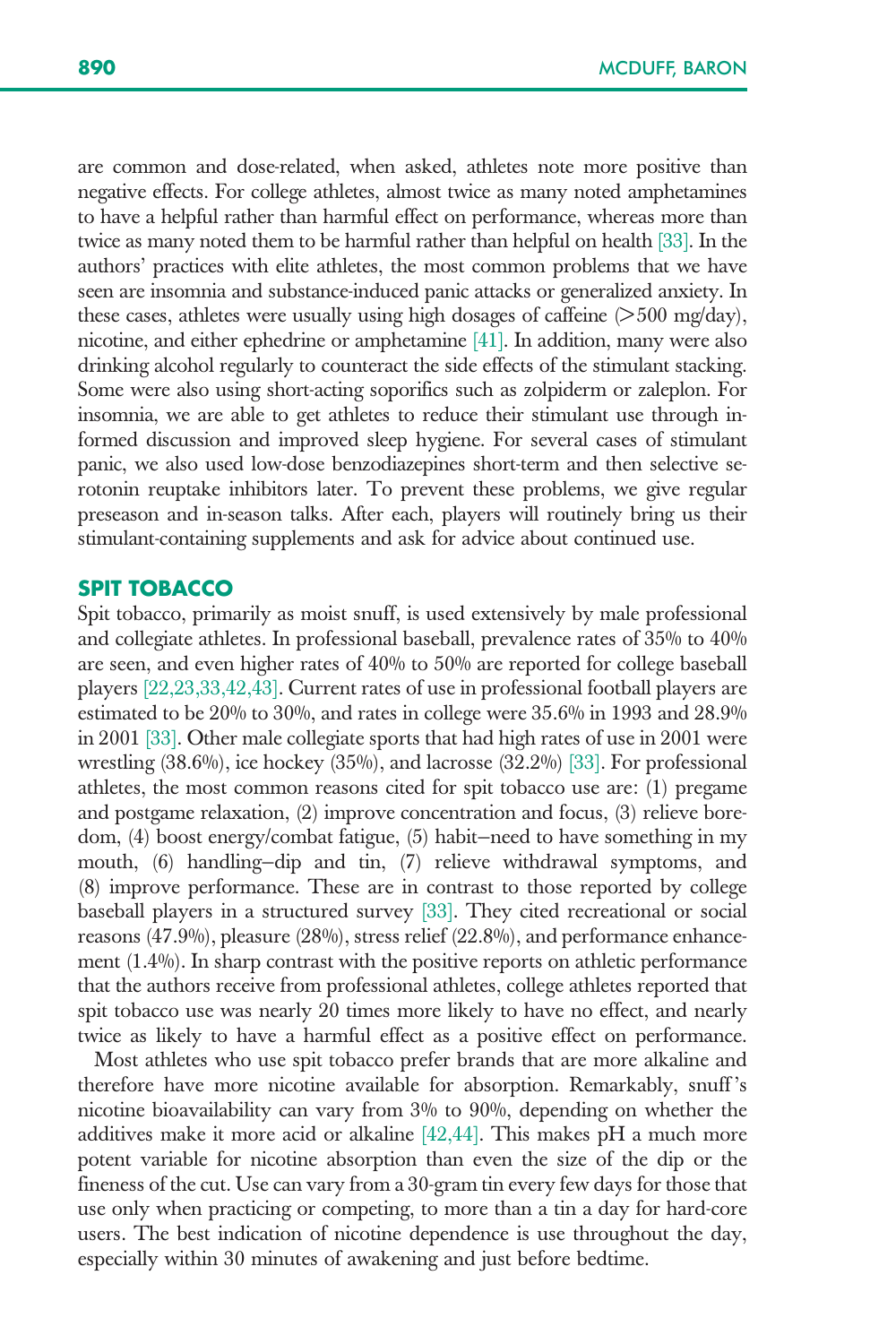Spit tobacco users can develop many adverse health effects, including oral cancer, oral leukoplakia, caries, periodontal disease, hypertension, cardiovascular disease, sexual impotence, gastric ulcers, anxiety, insomnia, and nicotine addiction [\[42\].](#page-12-0) College athletes report that spit tobacco use is 20 times more likely to have a negative effect on general health than a positive one. These effects ,especially oral lesions, anxiety, and insomnia, are very helpful in getting athletes interested in cutting down or quitting [\[33,42\]](#page-11-0). One of the most effective approaches to tobacco cessation in high school, college, and professional athletes involves a dental examination and a brief motivational intervention by a dental hygienist [\[42,43,45\].](#page-12-0) One-year quit rates of 10% to 35% are seen after this type of intervention. The University of Maryland has supplemented this approach with a referral to our team assistance program (TAP). The TAP staff includes several addiction psychiatrists who are present during the preseason and throughout the season, and are able to prescribe nicotine replacement, buproprion, or antidepressant/anti-anxiety agents if needed. In addition, we provide ongoing relapse counseling targeting stress and craving control. We have discovered that many long-term users can stop during the season, but only if they find an effective oral substitute. Examples have included herbal snuff, nicotine gum, chewing gum, hard candy, plastic cigar tips, sunflower seeds, aromatic hardwood branches, and a low nitrosamine, spitless tobacco pellet.

The history of anabolic steroid abuse in American began in weight lifting [\[4,46\].](#page-10-0) Bob Hoffman, a World War I veteran, invented the barbell in 1923 and later established the famous York Barbell Company and Gym in York, Pennsylvania. His success as a trainer in York eventually led to him being named the head coach of the US Olympic weight lifting team. Mr. Hoffman became friends with John Ziegler, a physician from Maryland who trained at Hoffman's gym. As a result of this contact, Hoffman appointed Ziegler as the Olympic weight lifting team physician. At the 1954 World Championships in Vienna, Hoffman met a Soviet colleague who told him of a synthetic form of testosterone that produced dramatic improvements in strength and power. Ciba Pharmaceuticals provided Zeigler with this steroid and Nazi research records that had been confiscated by the United States after the War.

Ziegler decided to study its effect in weightlifting athletes. This resulted in the first mass-produced anabolic steroid, methandrostenalone, in 1958. Ziegler gave the steroid to the entire US Olympic weight lifting team in the 1960 Rome games, but still lost to the Soviets. They had already developed the next generation of anabolic performance enhancers. Although this was not in violation of existing Olympic rules, it was clearly inconsistent with the spirit of the Games or the Olympic Code. After the 1960 Games, York became the Mecca of US weightlifting. Former York lifters went on to become strength and conditioning coaches across the United States, taking what they had learned from Dr. Ziegler about anabolic steroids with them. By 1968, the use of anabolic steroids had become so common in Olympic competition that routine urine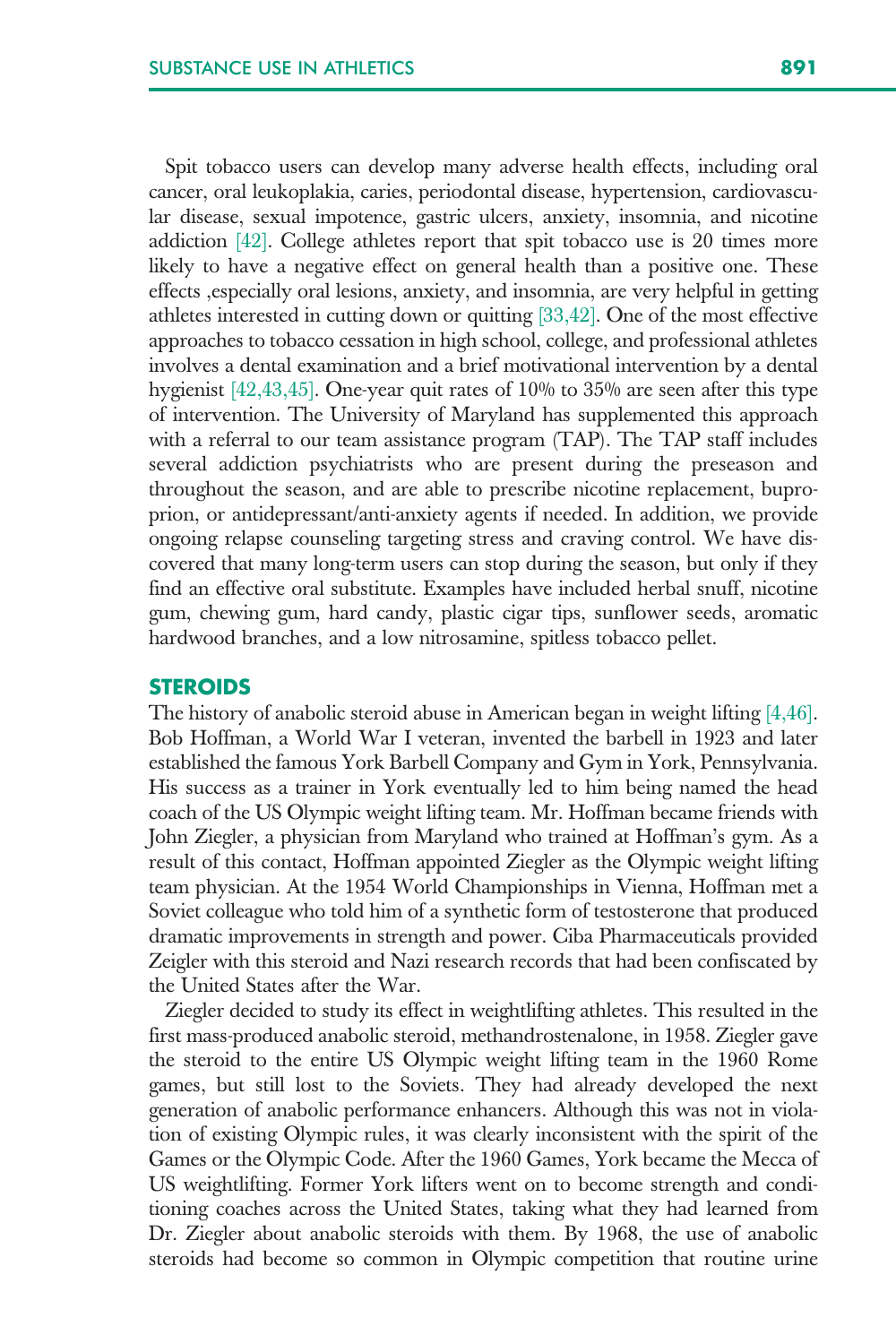testing was instituted [\[4\]](#page-10-0). Dr. Ziegler died in 1984. Just before his death he was quoted as saying, "All those young kids, what a terrible price they'll pay. If only I'd known it would come to this. I wish to God I'd never done it" [\[46\].](#page-12-0)

The use of anabolic steroids became widespread in Olympic and professional sports through the 1970s and 80s. Their use in football eventually led the National Football League to begin urine testing in 1987, and to impose sanctions in 1989. Nonusing players who wanted to "level the playing field" initiated this policy change. Finally, in 1990 the Anabolic Steroid Control Act was passed, placing anabolic steroids on Schedule III and requiring prescription by a physician. This act and the passage of the Dietary Supplement Health and Education Act in 1994 promoted a shift away from illegal anabolic steroids to legal nutritional supplements. Those supplements contained testosterone precursors or prohormones such as androstendione or dihydroepiandrosterone (DHEA). Studies of androstenedione have yielded conflicting results as to whether its use actually increases serum testosterone  $[4,47,48]$ . Other studies have shown that the dosages and contents of these supplements as reported on their labels may not be accurate, leading to the possibility of positive urines from contamination [\[5\].](#page-10-0) In the past few years with the Bay Area Laboratory Co-Operative (BALCO) steroid scandal in track and field and baseball, the important issue of designer steroids and other strategies to test negative has surfaced. Tetrahydogestrinone (THG), the active ingredient of the BALCO clear oral liquid was identified by the University of California at Los Angeles (UCLA) Olympic laboratory from syringe residue discovered at a US track and field meet. Although it took several months to identify this new anabolic steroid, it was eventually determined to be chemically similar to gestrinone and trembolone [\[49\]](#page-12-0). The BALCO body cream, on the other hand, was determined to contain both testosterone and epitestosterone. This combination presumably was designed to mask steroid use by keeping the ratio of testosterone to epitestosterone in the normal range (ie, under 6:1). The discovery of these compounds and their use in baseball led to the January 2005 changes in major league baseball's steroid testing and sanctions policy.

Anabolic androgenic steroids (AAS) are synthetic derivatives of testosterone. They induce protein synthesis in muscle cells and stimulate the release of growth hormone, which has robust anabolic effects. In addition to potent anticatabolic effects, these compounds allow athletes to overtrain and to achieve dramatic increases in muscle size and strength. Once training is stopped, size and strength gains rapidly disappear [\[50\]](#page-12-0). Steroid-abusing athletes report a dramatic increase in training and a faster recovery time. Ariel and Seville [\[51\]](#page-12-0) demonstrated a significant placebo effect in competitive weight lifters who got stronger than matched controls when given placebos thought to be AAS. In addition to their strength effects, AAS have psychiatric side effects [\[14,15\]](#page-11-0). Interpreting the extant literature on psychiatric side effects is problematic. Doses used in clinical trials rarely reflect the supratherapeutic psychiatric doses by abusing athletes. Despite methodologic variations, the most consistent clinical psychiatric findings are increased hostility, aggression, irritability, and mood lability [\[52,53\].](#page-12-0) Pope and Katz [\[13\]](#page-10-0), two of the leading steroid abuse researchers, evaluated 88 athletes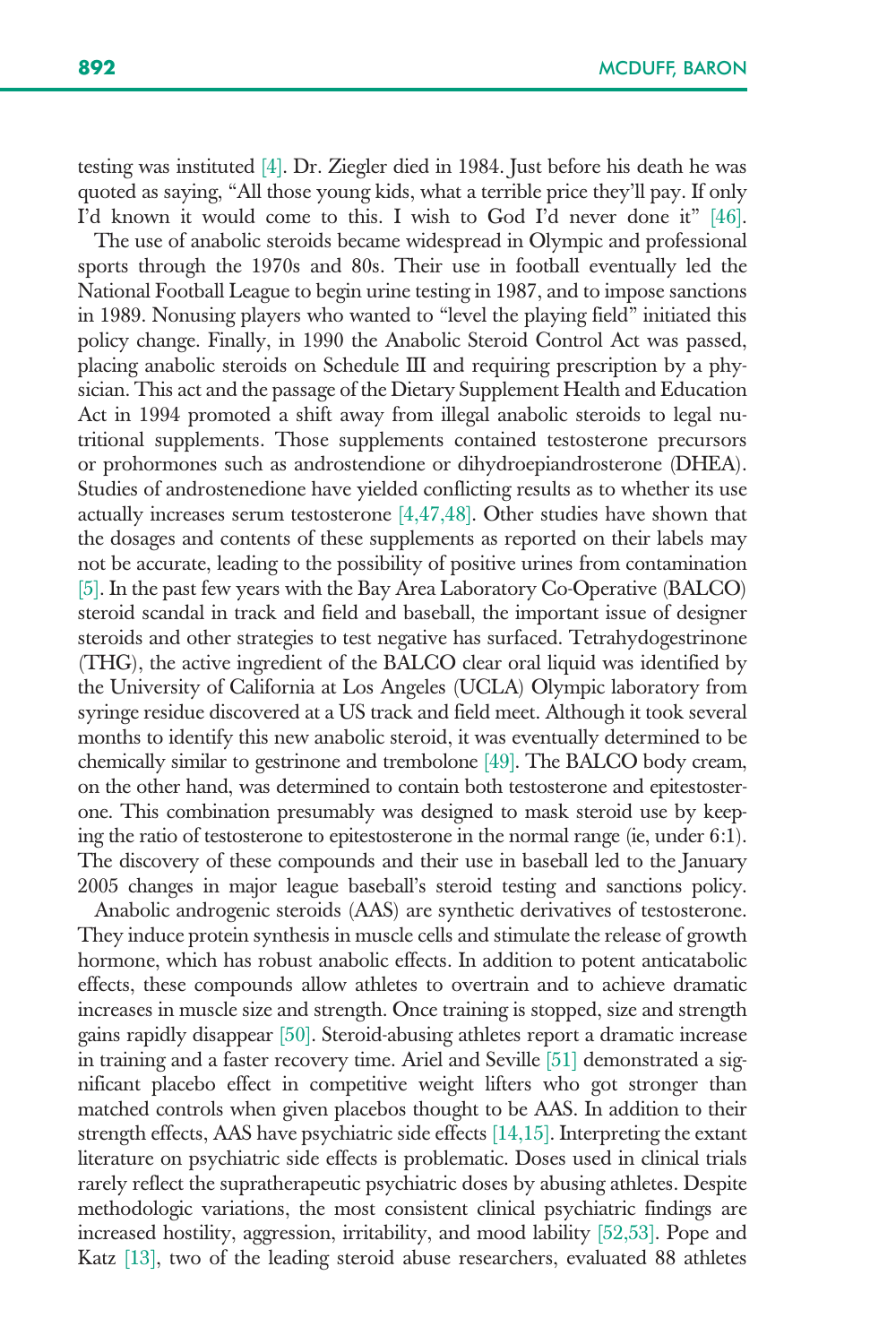using AAS. This nonblinded, retrospective, self-report survey study revealed that 23% of respondents reported major mood syndromes—12% with psychotic symptoms and 8% with drug dependence. No control group was used. Other self-reported effects are increased sex drive, acne vulagris, gynecomastia, and increased body hair [\[15\].](#page-11-0) Despite over half a century of steroid abuse by athletes, however, much remains to be learned about the long-term effects when taken in very high doses and combined with intensive physical training.

The current prevalence of AAS use in professional athletics has been greatly exaggerated in the media. In the 2003 major league baseball survey the urine positive rate was  $5\%$  to  $7\%$ , rather than the  $40\%$  to  $50\%$  suggested by former players. Admittedly the rate could be an underestimate, because survey testing was done only once during the playing season for each player on the 40-man roster; however, because testing was not tied to individuals as it was in 2004, it might not have had as strong a deterrent effect. The experience in minor league baseball, where steroid testing began in 2001, shows that urine drug testing and sanctions have a deterrent effect. Positive rates, 9% in the first year of testing [\[54\]](#page-12-0), have dropped significantly.

Results from male college athletes in the 2001 NCAA report show that selfreported rates of use vary greatly by sport [\[33\].](#page-11-0) The lowest rates are seen in swimming  $(0.2\%)$ , soccer  $(0.9\%)$ , and gymnastics  $(1.1\%)$ , whereas the highest rates are in water polo  $(5.0\%)$ , football  $(3.0\%)$ , baseball  $(2.3\%)$ , and lacrosse (2.2%). Rates in football dropped dramatically from 9.7% in 1989, to 5.0% in 1993, to 2.2% in 1997, before rising to 3.0% in 2001. Women's use rates were much lower, ranging from 0.0% in several sports (field hockey, gymnastics, track and field, tennis) to 1.3% in swimming and 1.6% in lacrosse. Surprisingly, the average use rate for all sports of 1.4% is lower than self-reported community use rate of 2.4% in 12th graders for the same year [\[32\]](#page-11-0). The most common reasons for AAS use in this report were performance improvement (42.7%), appearance improvement (19.8%), and injury rehabilitation (16.7%).

The professional athletes that the authors see are referred for evaluation after a positive urine test. This provides an opportunity to discuss AAS initiation, recent patterns of use, and the impact on health and performance. A balanced discussion of the risks and benefits, with an emphasis on graduated sanctions, seems the best preventive approach. So far we have seen no cases of steroid dependence in baseball or football, and only one in another sport (competitive bodybuilding).

Athletes use substances to produce pleasure, relieve pain and stress, improve socialization, recover from injury, and enhance performance. Given that the rates of use for many substances are substantially higher than in nonathletes, it is not clear whether this can be explained using abuse/addiction or performance enhancement models. Athletes may certainly develop substance-use disorders just as nonathletes do; however, the most common performance-enhancing substances (stimulants and steroids) have low addictive potential, despite moderate levels of neurobehavioral toxicity [\[55\]](#page-12-0). Because the most addictive substances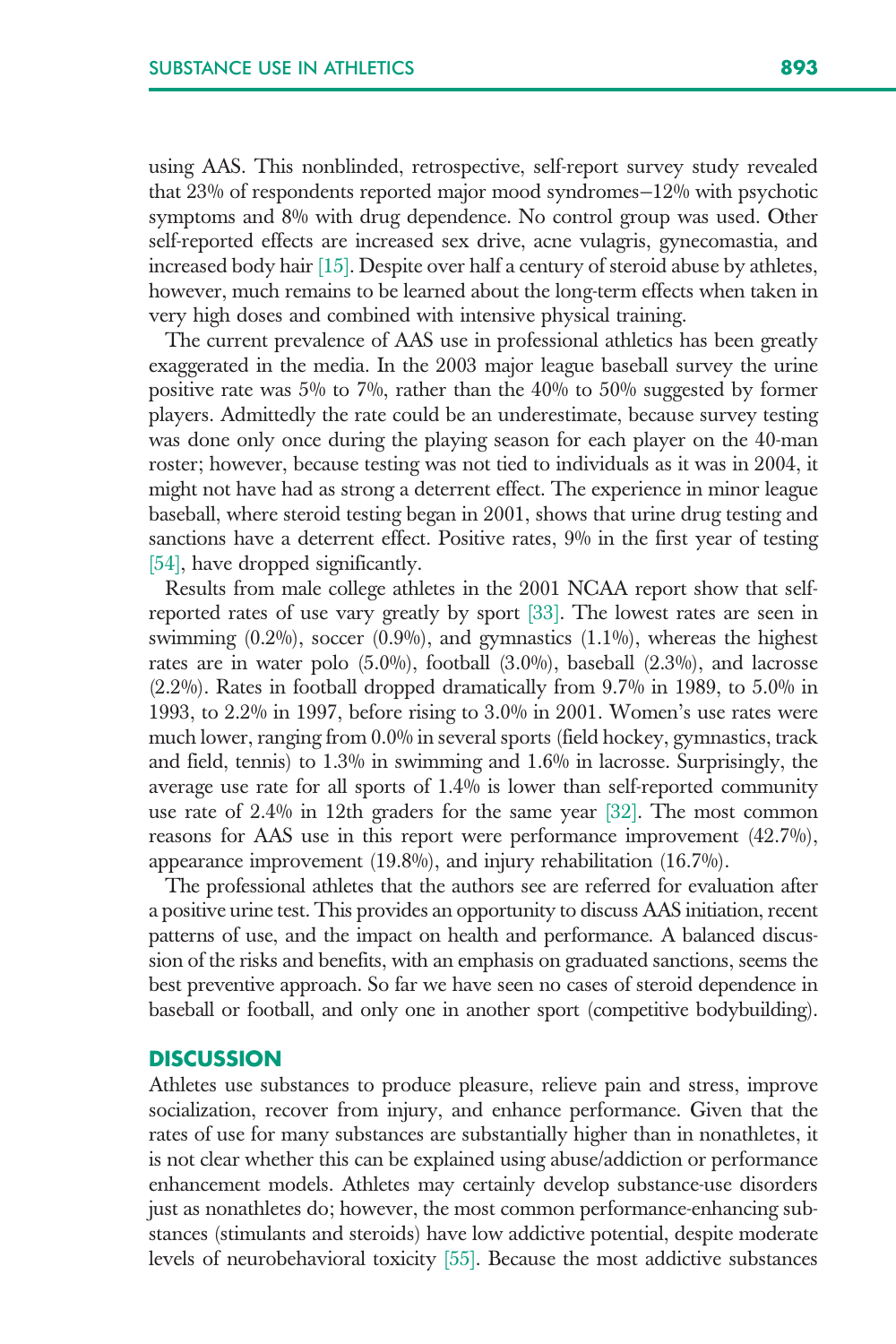(alcohol and tobacco) are often used episodically and the patterns of use can change dramatically from the playing season to the off-season, the rates of substance dependence may be kept low. An important clinical question is whether the treatment of athletes who have a substance-use disorder should in any way differ from the treatment of nonathletes? Also, should performanceenhancing drug abuse be viewed in the same way as alcohol, tobacco, marijuana, or cocaine abuse? In this article the authors have reviewed the existing literature on substance use in athletes, and we recommend future research into this highly emotionally charged topic.

Over the past 25 years, psychiatry has made great strides in understanding the complex interaction of biological and psychosocial factors that ultimately lead to drug abuse. Although there is much work to be done, clinical and basic research funded largely by the two National Institutes of Health (NIH) agencies responsible for studying this problem (National Institute on Drug Abuse [NIDA] and National Institute on Alcohol Abuse and Alcoholism [NIAAA]) have helped create the current interest in the science of addiction and abuse. This, in turn, has helped clinicians deal with the ever-present problem of stigma on drug abusers. Slowly but surely, the medical community and general population are realizing that drug abuse is not merely the result of a flaw in the moral fiber of the abuser, but a true medical/psychiatric disorder. This issue becomes even more problematic when an athlete is involved. World class and professional athletes are held to a higher standard by their adoring fans. When a prominent athlete is caught using drugs, it is a newsworthy event and almost always made very public. This is not the case for other professionals, such as doctors and lawyers, who strive to maintain confidentiality when one of their own has a drug problem. Why are athletes held to a higher standard? Conventional wisdom declares that athletes are role models who are looked up to by our youth, and who by setting this bad example may be encouraging drug use by others. Wellconducted survey research confirming this point is currently nonexistent. This is a very important point that needs to be addressed in future research.

Another prevalent conception is that drug use is cheating and sports are, or should be, all about fair competition. There is no doubt that some drugs do provide a competitive advantage to the user, but at what cost to the athlete? The psychiatric aspects of drug abuse include understanding the motivation to use, as well as determining effective treatment strategies. What role do preexisting or emergent psychiatric symptoms and syndromes play in drug abuse in athletes [\[18\]](#page-11-0)? This is a critical question that requires further study. None of the existing studies reporting on psychiatric effects of performance-enhancing drugs used by athletes match the dosing seen in the gym. No institutional review board in the country would approve giving high doses of black market compounds to study subjects. The extant literature on effective drug abuse treatment does not control for the unique aspects of athletes. The impact of intense training, along with other lifestyle differences between athletes and nonathletes, has not been addressed in the substance-use literature. Generalizing what has been learned from studies conducted in drug-abusing nonathletes to drug-abusing athletes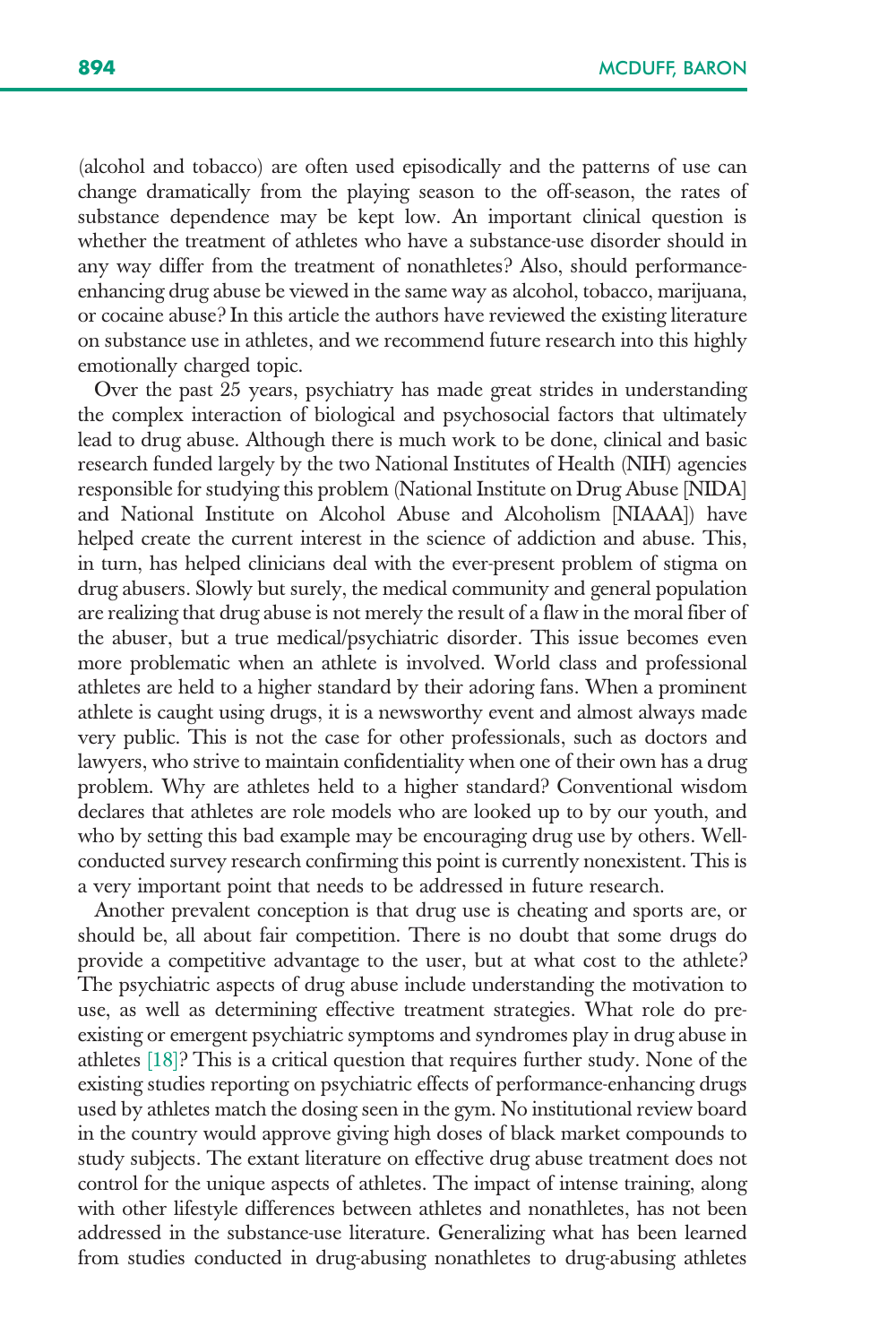<span id="page-10-0"></span>may be problematic. Methodologically sound, large-scale clinical trials conducted on athletes are the only reliable way to study the issues surrounding athlete substance use. The unique role a coach plays in the life of an athlete is well known, yet little has been written about the coaches' contribution in identifying and intervening with substance use or abuse. A subtle but potentially important early warning sign of abuse may be a change in training habits or a drop-off in competition success. A coach is likely to observe this early on in the course of a developing problem, and may help initiate early treatment interventions. Training coaches on the early warning signs of sport-specific substanceabuse behaviors and providing confidential professional referrals may be an effective early warning system. This hypothesis needs to be studied.

Leshner published an excellent paper on science-based views of drug addiction and its treatment [\[56\].](#page-12-0) This work needs to be expanded to athletes. Validated and reliable screening instruments and effective treatment interventions for drug abusing athletes need to be studied using methodically sound research paradigms. For substance abuse researchers, this is an exciting area for future research.

Sports steroid-abuse scandals involving high-profile athletes continue to be front-page news across the country. The short- and long-term effects of headline articles, such as "The Bonds Bombshell" and "Tainted by Drugs" or Canseco's allegations [\[57\]](#page-12-0) on drug use by athletes are yet to be determined, and are an important topic for sport psychiatrists to study.

### References

- $\mathbb{E}$  [1] Hoberman J. Sports physicians and the doping crisis in elite sports. Clin J Sport Med 2002; 12:203–8.
	- [2] Juhn M. Popular sports supplements and ergogenic aids. Sports Med 2003;33:921–39.
	- [3] Ambrose PJ. Drug use in sports: a veritable arena for pharmacists. J Am Pharm Assoc 2004;44:501–14.
	- [4] Millman RB, Ross EJ. Steroid and nutritional supplement use in professional athletes. Am J Addict 2003;12(Suppl):48–54.
	- [5] Lombardo JA. Supplements and athletes. South Med J 2004;97:877–9.
	- [6] Greene GA, Uryasz FD, Petr TA, et al. NCAA study of substance use and abuse habits of college student athletes. Clin J Sport Med 2001;1:51–6.
	- [7] Schwenk TL. Psychoactive drugs and athletic performance. Phys Sportsmed 1997;25:1–9.
	- [8] Samenuk D, Link MS, Homoud MK, et al. Adverse cardiovascular events temporally associated with ma huang, an herbal source of ephedrine. Mayo Clin Proc 2002;77:12–6.
	- [9] Lindsay BD. Are serious cardiovascular side events an unintended consequence of the dietary supplement health and education act of 1994? Mayo Clin Proc 2002;77:7–9.
	- [10] Landry GL. Ephedrine use is risky business. Curr Sports Med Rep 2003;2:21-2.
	- [11] Shekelle P, Morton S, Maglione M, et al. Ephedra and ephedrine for weight loss and athletic performance enhancement: clinical efficacy and side effects. Evidence report/ technology assessment no. 76. AHRQ Publication no. 03-E022. Rockville, MD: Agency for Healthcare Research and Quality; February, 2003.
	- [12] Consumer Reports—Health and Fitness. Dangerous supplements: still at large and twelve supplements you should avoid. May 2004. Available at: [www.consumerreports.org](www.consumerreports.org.). Accessed June 21, 2005.
	- [13] Pope HG, Katz DL. Psychiatric and medical effects of anabolic-androgenic steroid use. A controlled study of 160 athletes. Arch Gen Psychiatry 1994;51:375–82.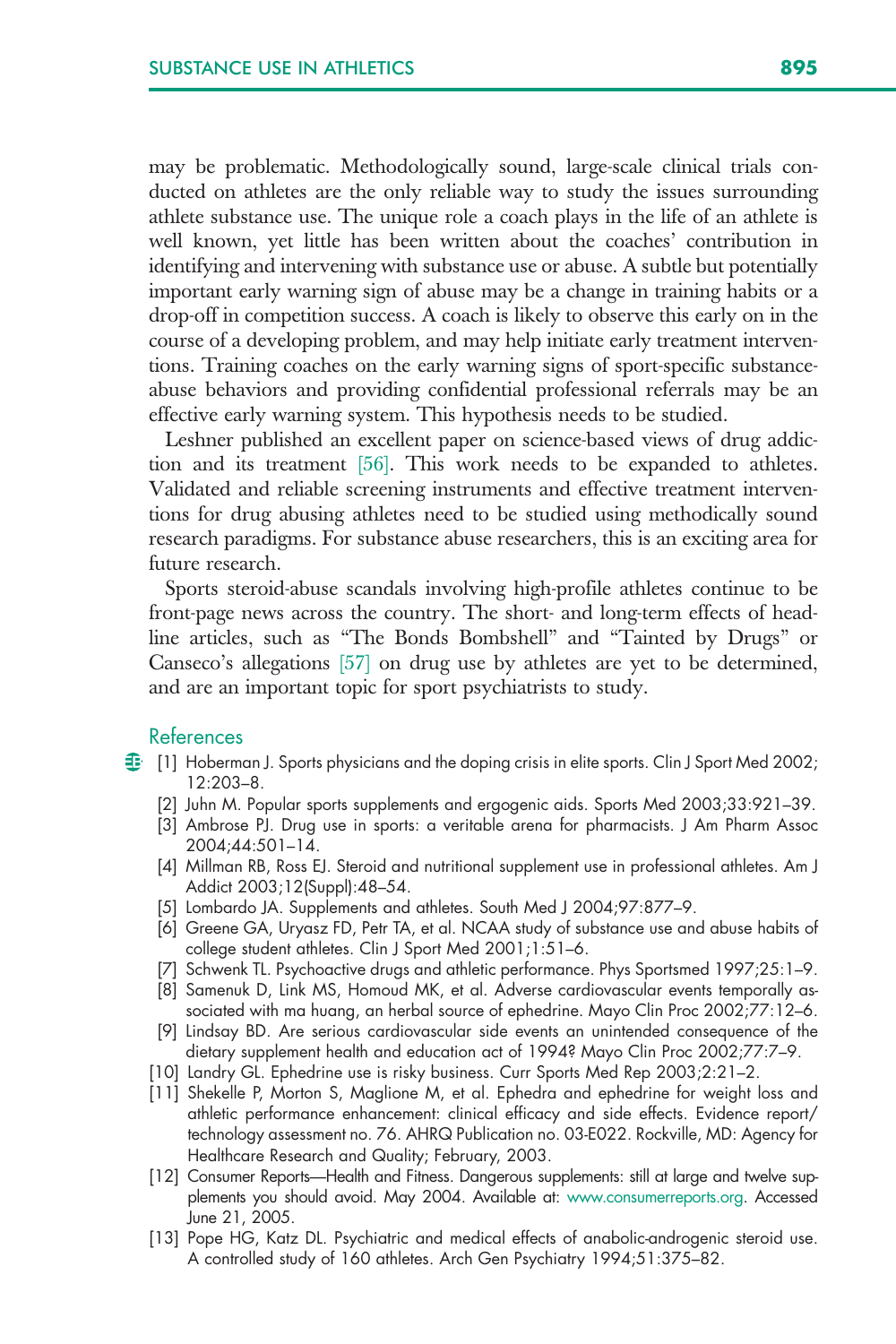- <span id="page-11-0"></span>[14] Harrison PG, Kouri EM, Hudson JI. Effects of supraphysiological doses of testosterone on mood and aggression in normal men: a randomized controlled trial. Arch Gen Psychiatry 2000;57:133–40.
- [15] Hartgens F, Kuipers H. Effects of androgenic-anabolic steroids in athletes. Sports Med 2004;34:513–54.
- [16] O'Brien CP, Lyons F. Alcohol and the athlete. Sports Med 2000;29:295-300.
- [17] Kleiner SM. In high spirits? Alcohol and your health. Phys Sportsmed 1996;24:1–4.
- [18] Miller BE, Miller MN, Verhegge R, et al. Alcohol misuse among college athletes: selfmedication for psychiatric symptoms? J Drug Educ 2002;32:41–52.
- [19] Nelson TF, Wechsler H. Alcohol and college athletes. Med Sci Sports Exerc 2001;33:43–7.
- [20] Jones AR, Pinchot JT. Stimulant use in sports. Am J Addict 1998;7:243–55.
- [21] Phenylpropanolamine and other OTC alpha-adrenergic agonists. The Medical Letter 2000;42(1094):113.
- [22] Cummings KM, Michalek AM, Carl W, et al. Use of smokeless tobacco in a group of professional baseball players. J Behav Med 1989;12:559–67.
- [23] Greene JC, Walsh MM, Letendre MA. Prevalence of spit tobacco use across studies of professional baseball players. J Calif Dent Assoc 1998;26:358–64.
- [24] Severson HH. Enough snuff. 6th edition. Eugene (OR): Applied Behavior Science Press; 2001.
- [25] Walsh MM, Hilton JF, Ellison JA, et al. Spit (smokeless) tobacco intervention of high school athletes results after 1 year. Addict Behav 2003;28:1095–113.
- [26] Walsh MM, Greene JC, Ellison JA, et al. A dental-based, athletic- trainer mediated spit tobacco cessation program for professional baseball players. J Calif Dent Assoc 1998;26: 365–72.
- [27] Catlin DH, Hatton CK. Use and abuse of anabolic and other drugs for athletic enhancement. Adv Intern Med 1991;36:399–424.
- [28] Catlin DH, Leder BZ, Ahrens B, et al. Trace contamination of over-the-counter androstenedione and positive urine test results for nandrolone metabolite. JAMA 2000;284: 2618–21.
- [29] Kamber M, Baume N, Saugy M, et al. Nutritional supplements as a source for positive doping cases? Int J Sport Nutr Exerc Metab 2001;11:258–63.
- [30] Major league baseball drug policy and prevention program. Available at: http://news. findlaw.com/legalnews/sports/drugs/policy/baseball/. Accessed June 21, 2005.
- [31] National Football League. National Football League Player Development: player assistance services. Available at: www.nfl.com/player-development/story/6258756. Accessed July 8, 2005.
- [32] Johnson LD, O'Malley PM, Bachman JG, et al. Monitoring the future national survey on drug use, 1975–2003, Volume II. College students and adults ages 19–25. NIH Publication No. 04–5508. Bethesda (MD): National Institute on Drug Abuse; 2004.
- [33] NCAA study of substance abuse habits of college student-athletes. June 2001. Available at: www.ncaa.org/library/research/substance\_use\_habits/2001/substance\_use\_habits. pdf. Accessed June 21, 2005.
- [34] Martens MP. Does alcohol consumption among intercollegiate athletes differ by sport type? Paper presented at the annual scientific meeting of the Association for the Advancement of Applied Sport Psychology. Minneapolis, Minnesota, September 30–October 3, 2004.
- [35] Martens MP, Cox RH, Beck NC. Negative consequences of intercollegiate athlete drinking: the role of drinking motives. J Stud Alcohol 2003;64:825–8.
- [36] O'Brien CP. Alcohol and sport: impact of social drinking on recreational and competitive sports performance. Sports Med 1993;15:71–7.
- [37] Schwartz JR. Pharmacologic management of daytime sleepiness. J Clin Psychiatry 2004; 65:46–9.
- [38] What are modafinil and adrafinil? Available at: www.modafinil-adrafinil.com. Accessed June 21, 2005.
- [39] Barker J. Low priority of "Greenies" questioned. Baltimore Sun Sports Section January 15, 2005.